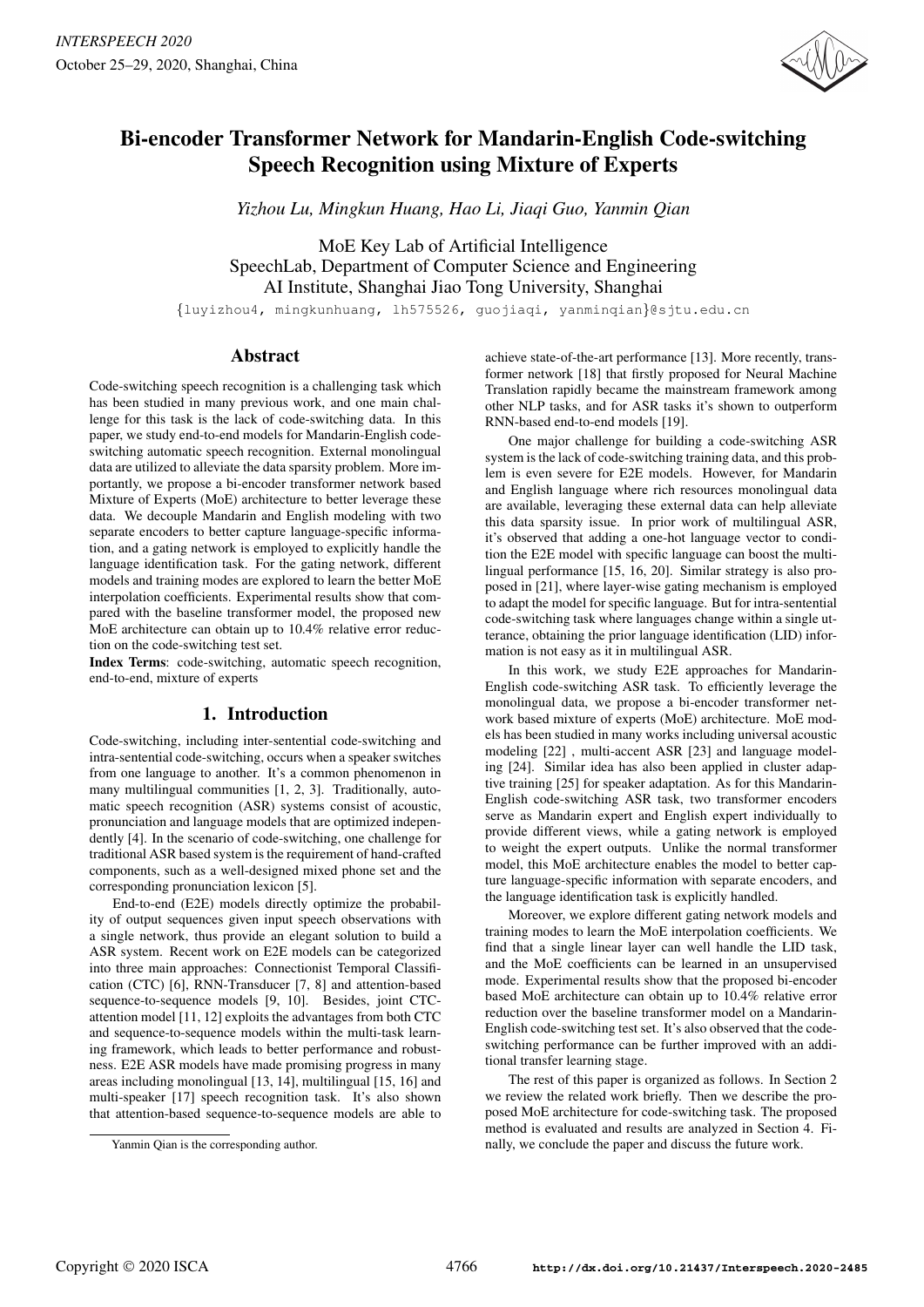## 2. Related work

Prior work on code-switching ASR is mainly in traditional hybrid systems [1, 2, 3]. Recently, motivated by the progress of E2E models, researchers have been interested in building E2E code-switching ASR system [5, 26, 27]. E2E CTC models for code-switching task was firstly explored in [26], where an additional LID classifier is introduced to adjust the posteriors of the initial CTC model. In [5, 27], LID based multitask learning was proposed to improve the performance of attention-based sequence-to-sequence models. Besides, there are also researches on augmenting output token set with LID tokens [28, 29].

In this work we focus on leveraging rich resources monolingual data to achieve a better code-switching ASR performance, and a new MoE structure is proposed to better handle Mandarin and English modeling.

# 3. Code-switching ASR with bi-encoder Mixture of Experts

In this section, we first give a brief review of the baseline transformer based E2E ASR, and then we describe the proposed biencoder transformer network based MoE architecture and related training strategies. The new approach mainly includes three parts: bi-encoder bilingual model pretraining, mixture of experts architecture construction and a gating network for MoE interpolation coefficients.

#### 3.1. Revisit on transformer-based E2E ASR

Transformer network is a sequence-to-sequence structure that basically consists of encoder network and decoder network. The encoder network is composed of a stack of  $N$  identical layers, and each layer consists of multi-head self-attention and fully connected feed forward network [18]. It takes acoustic features x as input and maps x into high level representations h. For ASR task, usually a front-end CNN network is adopted to do time-scale down-sampling [30].

$$
\mathbf{h} =Encoder(\mathbf{x})\tag{1}
$$

The decoder network utilizes the encoded representation h with attention mechanism and outputs the predicted tokens auto-regressively. We denote the target sequence as y, and at each decoding step, the decoder emits the posterior probabilities of the next token given previous outputs. We train the transformer model with joint CTC-attention [11, 12] framework to exploit the advantages from both CTC and S2S models. Denote  $\mathcal{L}_{ctc}(\mathbf{y}|\mathbf{x})$  as the CTC objective loss,  $\mathcal{L}_{s2s}(\mathbf{y}|\mathbf{x})$  as the S2S objective loss, the loss function of joint CTC-attention network is defined as:

$$
\mathcal{L}_{jca}(\mathbf{y}|\mathbf{x}) = \lambda_{jca} \mathcal{L}_{ctc}(\mathbf{y}|\mathbf{x}) + (1 - \lambda_{jca}) \mathcal{L}_{s2s}(\mathbf{y}|\mathbf{x}) \quad (2)
$$

with a tunable coefficient  $\lambda_{ica} \in [0,1]$  to control the contribution of each loss. Beam search decoding is adopted to predict the output sequence, where S2S scores together with CTC prefix scores are combined to make the decision.

For the modeling units, we combine Chinese characters and English BPE subwords [31] as final units. We also apply SpecAugment [14] for all data through out our experiments.

#### 3.2. Pretrained bi-encoder bilingual model

We first pretrain a special bi-encoder bilingual model with only monolingual Mandarin and English data. Since language iden-

tity for monolingual data can be obtained in advance, we are able to decouple Mandarin and English language with two separate encoder<sup>1</sup>. As shown in the left part of Figure 1, when given acoustic features inputs, prior LID information is used to decide which encoder to use. Denote  $X_{cn}$  and  $X_{en}$  as the collection of all Mandarin inputs and English inputs separately, we formulate this procedure as:

$$
\mathbf{h}^{enc} = \begin{cases} \quad \text{M} and \text{arinEncoder}(\mathbf{x}) \text{ if } \mathbf{x} \in \mathbf{X}_{cn} \\ \quad \text{EnglishEncoder}(\mathbf{x}) \text{ if } \mathbf{x} \in \mathbf{X}_{en} \end{cases} \tag{3}
$$

The output embedding  $h^{enc}$  is further utilized in a CTC layer and a decoder network, which are shared across the two language. For Mandarin and English language where rich resources speech data are available, both the two encoder can be well trained with specific language data, without the disturbance from the other language domain. This separate modeling structure is much more flexible, which has the potential advantage of direct model structure adjustment to a specific language.

#### 3.3. Mixture of Experts architecture for CS ASR

The pretrained bi-encoder bilingual model is able to handle both Mandarin and English modeling, however, it's unable to perform intre-sentential code-switching. Motivated by recent work on MoE [22, 23], bi-encoder transformer network based MoE architecture is explored to address code-switching ASR, and Mandarin and English encoders in the bilingual model are treated as two language experts. The pretrained bilingual model in the last subsection is used for initialization, and all monolingual Mandarin and English data together with code-switching data are utilized in this stage. Since LID information is not known in advance, we let the two experts in parallel provide two different expert views  $h^{cn}$  and  $h^{en}$ :

$$
\mathbf{h}^{cn} = MandarinEncoder(\mathbf{x})\tag{4}
$$

$$
\mathbf{h}^{en} = EnglishEncoder(\mathbf{x})\tag{5}
$$

At each frame  $t$ , a gating network is developed to dynamically output MoE interpolation coefficients  $\alpha_t^{cn}$  and  $\alpha_t^{en}$ , which are utilized to combine the two encoder output embeddings:

$$
\mathbf{h}_t^{mix} = \alpha_t^{cn} \mathbf{h}_t^{cn} + \alpha_t^{en} \mathbf{h}_t^{en}
$$
 (6)

where the two scalar coefficients  $\alpha_t^{cn}$  and  $\alpha_t^{en}$  range from [0, 1] and the sum of the coefficients equals to one for all frames. In the single language situation, e.g. pure Mandarin speech, we expect the model to attend more on the Mandarin encoder and so  $\alpha_t^{cn}$  should be larger and even close to one while  $\alpha_t^{en}$  is close to zero. In the scenario of code-switching, the MoE coefficients can control the language switch within the utterance.

#### 3.4. Gating network for MoE interpolation

We develop a gating network to predict the MoE interpolation coefficients, and different methods are compared. One straight forward method is to train an external language identification (LID) classifier, and in our experiments we train a self attention network (SAN) based model for LID classification. We refer to this method as external LID method. In this

<sup>&</sup>lt;sup>1</sup>It is noted that the two encoder can use different structures, but for simpleness we choose the identical transformer encoders in our experiments.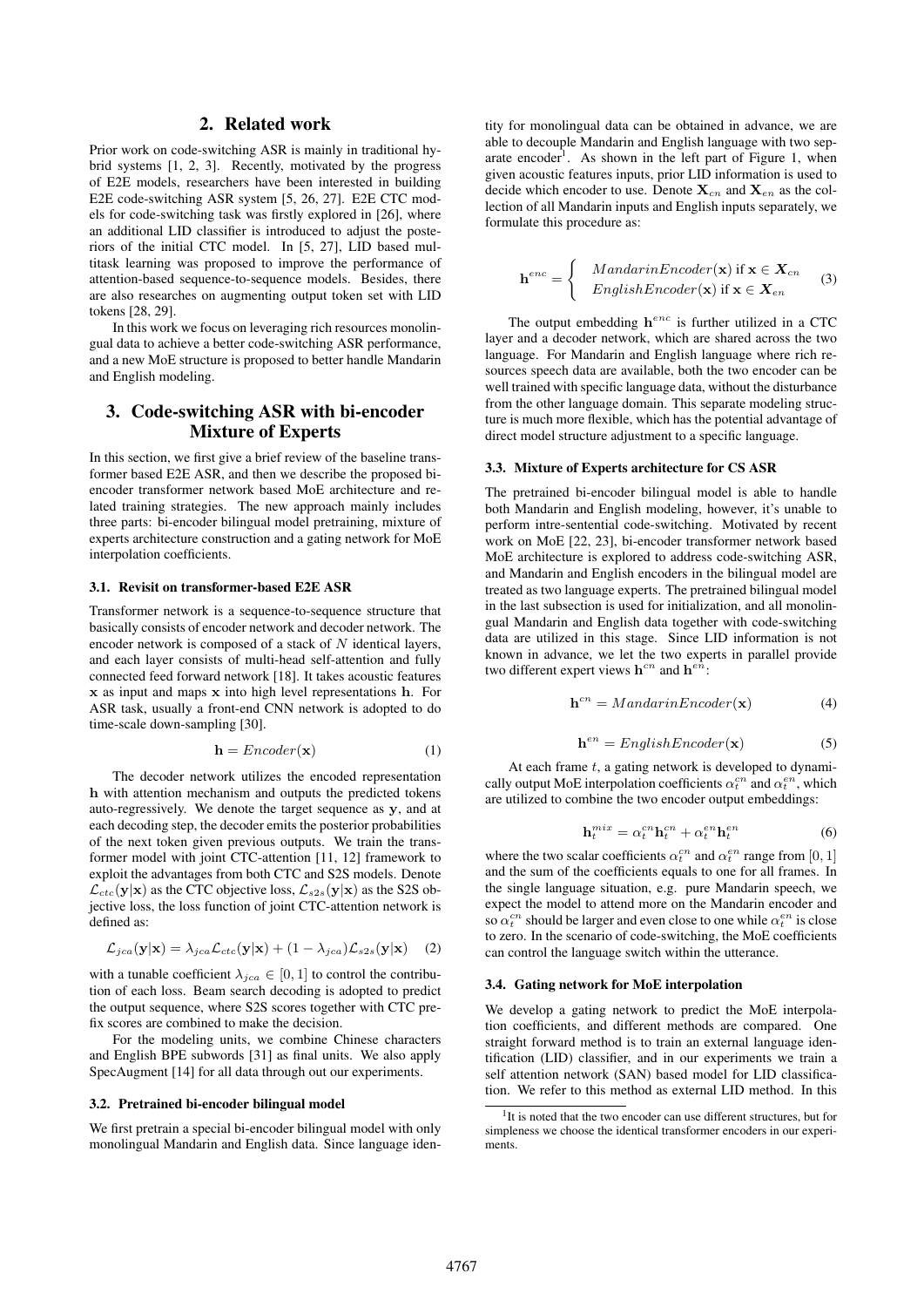

Figure 1: *The proposed bi-encoder transformer network based MoE architecture: (1) pretrained bi-encoder bilingual model; (2) mixture of experts architecture for code-switching ASR; (3) gating network for MoE interpolation coefficients;*

method, raw input features x are used to train the LID module in advance, and the output probability of each language is directly used to weight the experts outputs. The LID and ASR are trained independently. To improve the performance of LID classifier, we adopt transfer learning strategy and a pretrained CTC model is used for initialization.

In the second built-in LID method, we use the outputs of the two separate encoders as inputs to the gating network, thus the gating network is aware of expert outputs. We think that this high-level representation features are better for LID classification. For this build-in LID method, the ASR and LID modules in this MoE architecture can be trained jointly, and the objective loss is changed to:

$$
\mathcal{L}_{mtl}(\mathbf{y}|\mathbf{x}) = \mathcal{L}_{jca}(\mathbf{y}|\mathbf{x}) + \lambda_{lid}\mathcal{L}_{lid}(\mathbf{y}_{lid}|\boldsymbol{\alpha}) \tag{7}
$$

where  $y_{lid}$  is the LID target and  $\alpha$  the predicted MoE interpolation coefficients. This formulation includes two training modes of the gating networks: when  $\lambda_{lid} > 0$  it means the supervised gating network training mode, and in contrast  $\lambda_{lid} = 0$  means the unsupervised training mode.

Since the high-level representation  $\mathbf{h}_t^{cn}$  and  $\mathbf{h}_t^{en}$  already maintain rich linguistic information, the interpolation coefficients  $\alpha_t = [\alpha_t^{cn}, \alpha_t^{en}]^T$  can be modeled with a single linear layer:

$$
\alpha_t = \text{Softmax}(\mathbf{W}_{\text{co}}^{cn}\mathbf{h}_t^{cn} + \mathbf{W}_{\text{co}}^{en}\mathbf{h}_t^{en} + \mathbf{b}_{\text{coe}}) \tag{8}
$$

## 4. Experiments

## 4.1. Experimental setup

Our experiments are conducted on ASRU 2019 Mandarin-English code-switching Challenge dataset, which consists of about 500 hours Mandarin data and 200 hours code-switching data. For English corpus, we choose a subset of 460 hours data from Librispeech corpus [32] to match the size of Mandarin data. Additional 20 hours code-switching data is reserved as development set. For system evaluation, we used three test sets: Mandarin test set (ZH), English test set (EN) and Mandarin-English code-switching test set  $(CS_{eval})$ .

For acoustic feature, 80 dimensional log-mel filterbanks are extracted with a step size of 10ms and window size of 25ms, and utterance-level CMVN is applied on the fbank features. As for modeling unit, we combine Chinese characters and English BPE subword units [31]. We choose Mandarin characters that occur more than 25 times in the training data, which results in

3003 characters, and the other characters are mapped into  $unk$ symbol. We generate 1000 BPE units for English, and there are totally 4006 tokens for modeling (with two extra tokens for blank and sos/eos).

We report character error rate (CER) and word error rate (WER) for pure Mandarin and English test set respectively. As for the code-switching test set, we report Mandarin part CER, English part WER and the total mix error rate (MER), as those in ASRU2019 Challenge.

#### 4.2. Performance evaluation of baseline systems

We use ESPnet toolkit [33] to train our baseline transformer model. We use 12-layer transformer in encoder and 6-layer in decoder, all with attention dimension 256. We apply SpecAugment [14] and fix  $\lambda_{jca}$  with 0.3 throughout our experiments. In the decoding stage, we use a beam search size of 8 and decoding CTC weight of 0.4.

Table 1: *Performance (CER/WER) (%) comparison of baseline systems trained with different data. "CHN", "ENG" and "CS" mean Chinese, English and code-switching training data respectively, "ALL" denotes using both code-switching and two monolingual training datasets. "n/a" means that results are not available for that system. Code-switching performance (CS*eval*) is reported with Mandarin part CER, English part WER and the total MER.*

| Model           | TR-Data    | ΖH   | EN    | $CS_{eval}$ |       |       |
|-----------------|------------|------|-------|-------------|-------|-------|
|                 |            |      |       | <b>ZH</b>   | EN    | МIХ   |
| <b>Baseline</b> | <b>CHN</b> | 2.93 | n/a   | n/a         | n/a   | n/a   |
|                 | <b>ENG</b> | n/a  | 9.93  | n/a         | n/a   | n/a   |
|                 | CS         | n/a  | n/a   | 9.60        | 30.18 | 11.84 |
|                 | AL J       | 4.62 | 11.85 | 8.79        | 28.14 | 10.89 |

We present the performance of baseline systems in Table 1. It is observed that the monolingual system can obtain a low error rate on the monolingual test sets, but it cannot handle the crosslingual or code-switching task. The system using only codeswitching training data can perform code-switching, but the performance is not satisfactory due to the lack of code-switching training data, with a MER of 11.84%. The last line of Table 1 shows that pooling all the data together can make the system recognize all kinds of data, and the code-switching performance is significantly improved. However, on monolingual testing sets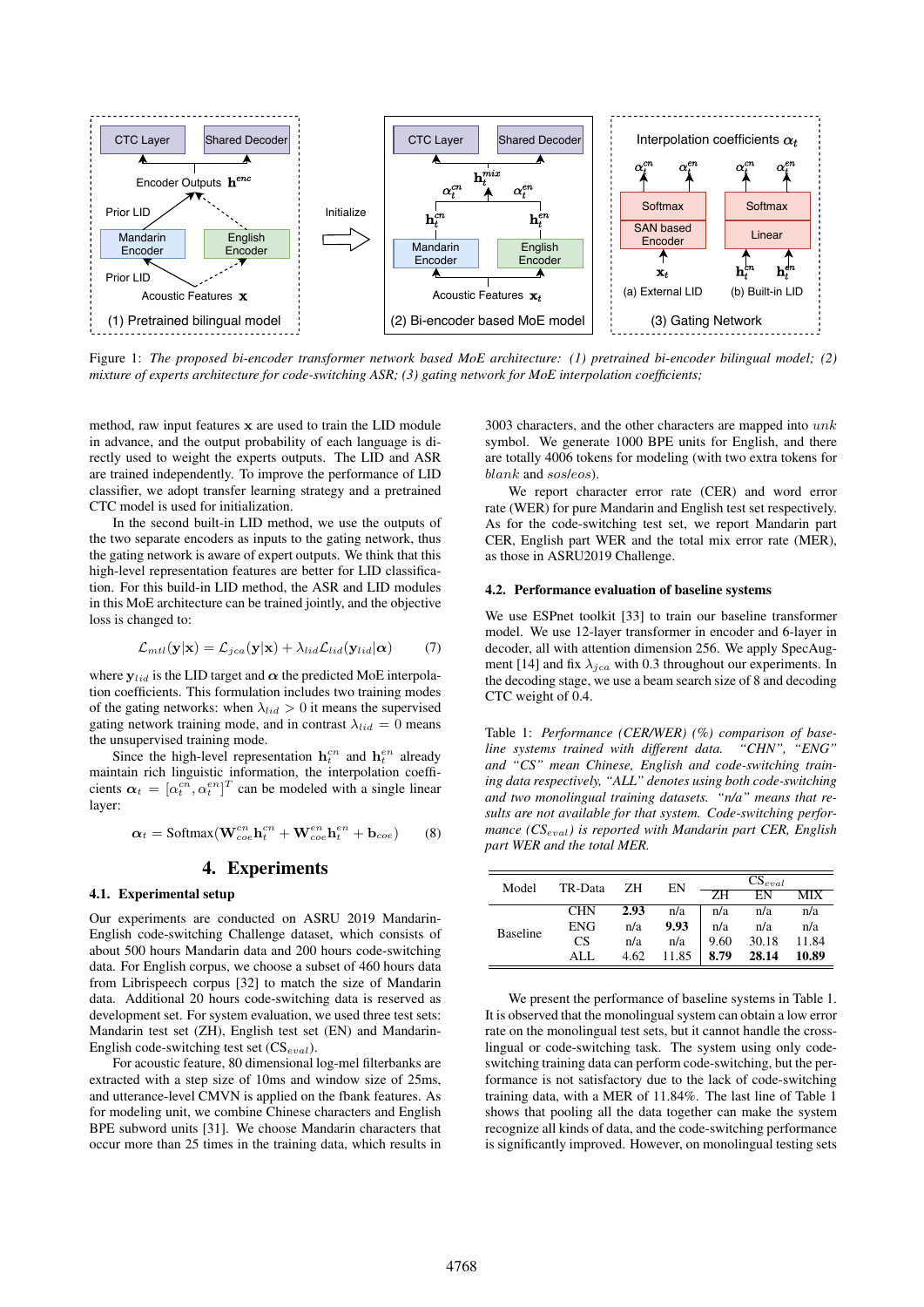it performs much worse compared with the monolingual models. We hypothesize that the potential of these monolingual data is not fully exploited.

#### 4.3. Evaluation of the proposed bi-encoder MoE architecture

We evaluate of the proposed method in this section. A biencoder bilingual model with two identical 12-layer transformer encoder (dimension of 256) is pretrained, as introduced in Section 3.2. Later we use this pretrained model for initialization to train our MoE model, with different gating networks. For a fair comparison, we re-build a baseline with a larger encoder (dimension of 512), so that the mode size can be similar as the proposed MoE model. The encoder representation is projected down to the decoder dimension with a layer-normalized affine transformation, and the other condition are controlled the same as the previous baseline transformer models and MoE model.

Table 2: *Performance comparison (CER/WER) (%) of different systems trained with all monolingual and code-switching data. The middle part gives the performance of newly proposed MoE systems, with external LID (MoE-ext) and built-in LID (MoE-in) gating networks to learn the MoE coefficients respectively. For built-in gating networks, supervised and unsupervised modes correspond*  $\lambda_{lid} = 0.1$  *and*  $\lambda_{lid} = 0.0$  *respectively. Noted that the parameters of external LID classifier are counted for external LID method, thus the parameters are much larger.*

| Model           | #Params | ZН   | ΕN    | $CS_{eval}$ |       |            |
|-----------------|---------|------|-------|-------------|-------|------------|
|                 |         |      |       | 7H          | EN    | <b>MIX</b> |
| <b>Baseline</b> | 28.8M   | 4.62 | 11.85 | 8.79        | 28.14 | 10.89      |
| Large Enc.      | 55.2M   | 4.30 | 11.34 | 8.50        | 27.69 | 10.58      |
| MoE-ext         | 62.4M   | 3.25 | 9.92  | 7.87        | 26.91 | 9.94       |
| MoE-in-sup      | 45.6M   | 3.28 | 9.99  | 7.75        | 26.76 | 9.82       |
| MoE-in-unsup    | 45.6M   | 3.27 | 9.94  | 7.70        | 26.64 | 9.76       |
| $+ CS$ retrain  | 45.6M   | 544  | 27.96 | 7.34        | 25.13 | 9.27       |

The performance of baselines and MoE systems are shown in the top and middle parts of Table 2. It is observed that the proposed bi-encoder based MoE model has better ability to leverage the monolingual data, and the performance on the monolingual sets even approaches that of the pure monolingual systems in Table 1, demonstrating the efficiency of separate encoder modeling. Besides, the proposed method also achieves a significant improvement on code-switching test sets, with up to 10.4% relative error reduction over baseline transformer model.

#### 4.4. Evaluation of different gating networks

Moreover, we compare different LID gating networks for MoE coefficients, and the results are illustrated in the middle part of Table 2. For the external LID method, we train a 12-layer SAN based model for classifying the frame-level LID, and a pretrained CTC model is used as seed model for initialization to obtain higher LID accuracy. For the built-in LID method, only a single linear layer is employed for the LID task. We also tried to replace the linear layer with a more complicated LSTM structure, but no further improvements were obtained. It is observed that the built-in gating networks outperforms external one. For the two modes in built-in gating networks, the unsupervised mode outperforms the supervised one slightly.

To better improve the system performance on the codeswitching data, we employ transfer learning strategy to retrain the MoE system with only code-switching training data, and the results are shown as the last line of Table 2. Re-finetune with the domain-dependent code-switching data can get an additional gain on the code-switching testing set, however there will be a large degradation on the domain-mismatched monolingual testing sets.

#### 4.5. Analysis of MoE coefficients



(c) Code-switching utterance-1 (d) Code-switching utterance-2

Figure 2: *Visualization of the unsupervised learned MoE coeffi* $cients \alpha_{cn}$  *of built-in LID method.* 

We visualize the unsupervised learned MoE coefficients for differnt utterances, including monolingual Mandarin and English utterances and code-switching utterances. As shown in Figure 2(a) and 2(b), when the input utterance is pure Mandarin or English, in most of the frames the MoE coefficients  $\alpha_{cn}$  are close to 1 or 0 for Mandarin and English respectively. From Figure 2(c) and 2(d), it is observed that the MoE coefficients from the gating network can perform code-switching well following the real switch point, which further demonstrates the effectiveness of the proposed new architecture for code-switching E2E ASR task.

## 5. Conclusion and future work

In this paper we proposed a bi-encoder transformer network based MoE architecture to improve E2E based Mandarin-English code-switching speech recognition. The proposed new model has better capacity to leverage monolingual data, which contributes to its code-switching performance. Besides, we developed different approaches to learn the MoE interpolation coefficients. We also employ transfer learning strategy to better improve the code-switching performance.

In the future, we plan to study hierarchical attention network to further improve the proposed bi-encoder based MoE system on the code-switching ASR. we also plan to further improves code-switching ASR with some knowledge distillation approaches from the monolingual systems.

## 6. Acknowledgements

This work has been supported by the National Key Research and Development Program of China (Grant No.2017YFB1302402). Experiments have been carried out on the PI supercomputers at Shanghai Jiao Tong University.